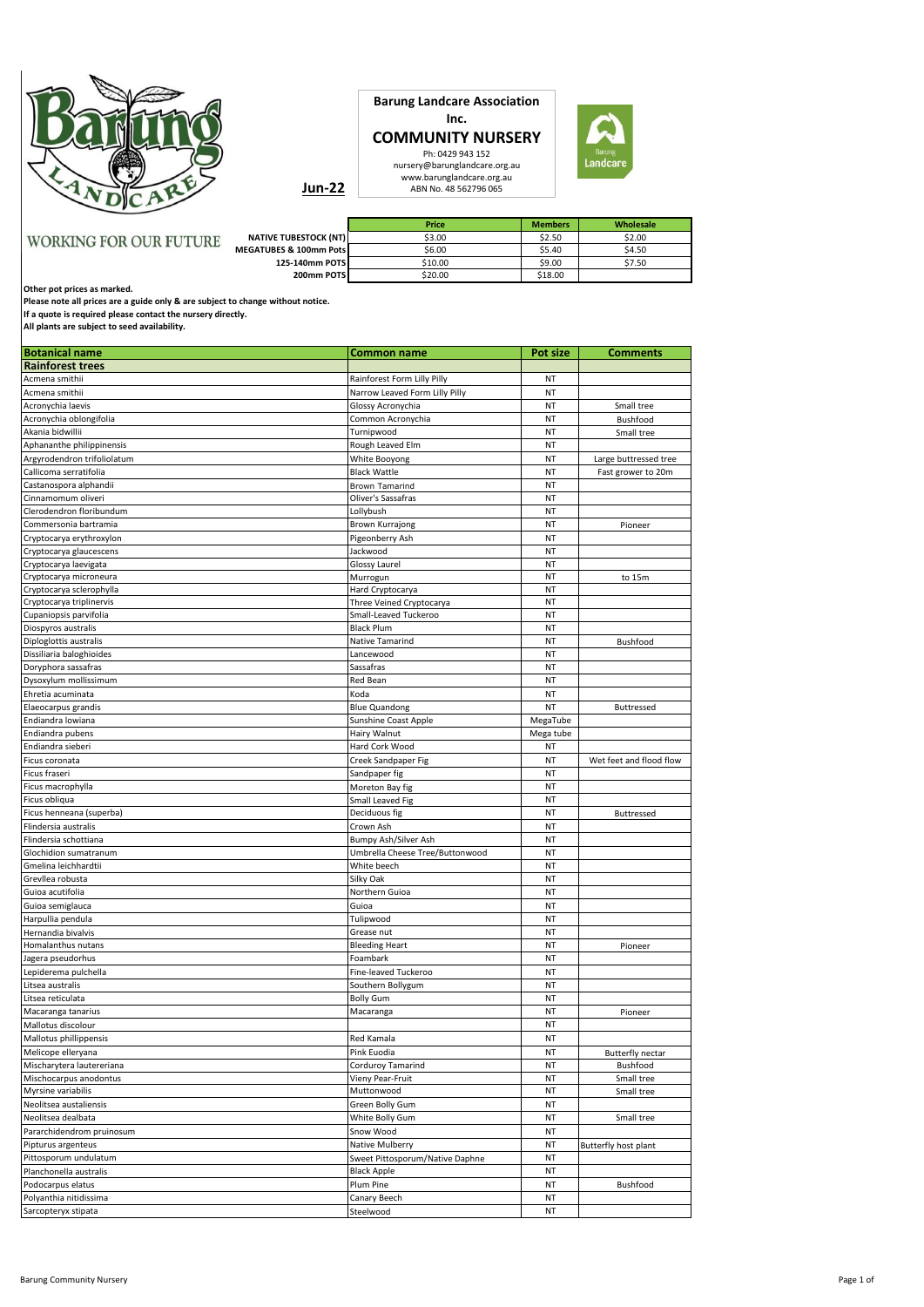| Sloanea australis                                   | Maiden's Blush                   | NT            |                         |
|-----------------------------------------------------|----------------------------------|---------------|-------------------------|
| Sterculia quadrifida                                | Peanut Tree                      | NT            | Bushfood                |
| Symplocos thwaitesii                                | Buff Hazelwood                   | NT            |                         |
| Synoum glandulosum                                  | Scentless Rosewood               | NT            |                         |
| Toechima tenax                                      | Pitted-leaf steelwood            | NT            |                         |
| Toona ciliata                                       | Red Cedar                        | NT            | Buttressed, Deciduous   |
| Rainforest understory - includes palms and ferns    |                                  |               |                         |
| Abrophyllum ornans                                  | Native Hydrangea                 | ΝT            |                         |
| Adiantum sp                                         | Maindenhair                      | 140mm         |                         |
| Adiantum hispidulum<br>Alocasia brisbanensis        | Rough Maidenhair<br>Cunjevoi     | 140mm<br>NT   |                         |
| Alpinia caerulea                                    | Native Ginger                    | NT            |                         |
| Asplenium australasicum                             | Crows Nest Fern                  | 140mm         |                         |
| Atractocarpus chartacea                             | Narrow Leaved Gardenia           | NT/limited    |                         |
| Blechnum indicum                                    | Bungwall                         | 100mm         |                         |
| Blechnum cartilagineum                              | Gristle Fern                     | 140mm         |                         |
| Callicarpa pedunculata                              | Velvet Leaf                      | NT            |                         |
| Christella dentata                                  | Binung                           | NT            |                         |
| Cordyline petiolaris                                | Palm Lily                        | NT            |                         |
| Cordyline rubra                                     | Red Fruited Palm Lily            | NT            |                         |
| Eupomatia laurina                                   | Bolwarra                         | NT            | Bushfood                |
| Linospadix monostachya                              | Walking stick palm               | NT            |                         |
| Pilidiostigma rhytispermum                          | Small Leaved Plum Myrtle         | NT            |                         |
| Pittosporum multiflorum                             | Orange Thorn                     | NT            |                         |
| Pittosporum revolutum                               | Hairy Pittosporum                | NT            |                         |
| Platycerium bifurcatum                              | Elk Horn                         |               |                         |
| Platycerium superbum                                | Stag Horn                        |               |                         |
| Pollia macrophylla                                  |                                  | Free cuttings |                         |
| Psychotria daphnoides                               | Smooth Psychotria                | NT            |                         |
| Psychotria loniceroides                             | Hairy Psychotria                 | NT            | Shrub to 3m             |
| Psychotria simmondsiana var glabrescens             | Small Psychotria                 | NT            | Srub to 3m              |
| Senna acclinis                                      |                                  | NT            |                         |
| Tabernaemontana pandacqui                           | Banana Bush                      | NT            | Shrub to 3m             |
| Viola hederacea                                     | Ivy Leaf Violet                  | 100mm         | Groundcover             |
| Wilkea macrophylla                                  | Large Leaved Wilkea              | NT            |                         |
| Sclerophyll or open forest trees                    |                                  |               |                         |
| Acacia complanata                                   | Flat Stemmed Wattle              | NT            |                         |
| Acacia leiocalyx                                    | Early Black Wattle               | NT            |                         |
| Acacia maidenii                                     | Maiden's Wattle                  | NT            |                         |
| Allocasuarina littoralis                            | <b>Black Sheoak</b>              | NT            |                         |
| Banksia integrifolia                                | Coast Banksia                    | NT            |                         |
| Callistemon salignus                                | White Bottlebrush                | NT            | Wet feet and flood flow |
| Callistemon viminalis                               | Weeping Bottlebrush              | NT            | Wet feet and flood flow |
| Casuarina cunninghamiana                            | <b>River Sheoak</b>              | NT            |                         |
| Corymbia intermedia                                 | Pink Bloodwood                   | NT            |                         |
| Corymbia tessellaris                                | Moreton Bay ash                  | NT            |                         |
| Eucalyptus acmenoides                               | White Mahogany                   | NT            |                         |
| Eucalyptus microcorys                               | Tallowwood                       | NT            |                         |
| Eucalyptus propinqua                                |                                  | ΝT            |                         |
| Eucalyptus siderophloia                             | QLD Grey Gum                     | NT            |                         |
| Eucalyptus tereticornis                             |                                  | NT            |                         |
| Lophostemon confertus                               | <b>Brush Box</b>                 |               |                         |
| Lophostemon suaveolens                              | Swamp Box                        | NT            |                         |
| Melaleuca bracteata                                 | Black tea-tree                   | NT            | Wet feet and flood flow |
| Melaleuca linariifolia                              | Snow in Summer                   | NT            | Wet feet and flood flow |
| Petalostigma triloculare                            | Quinine Berry                    | NT            |                         |
| Syncarpia glomulifera                               | Turpentine                       | NT            |                         |
| <b>Sclerophyll or open forest shrubs</b>            |                                  |               |                         |
| Artanema fimbriatum                                 | Koala Bells                      | 100mm         |                         |
| Acacia hubbardiana                                  | Prickly Moses                    | NT            |                         |
| Bacopa monnieri                                     | Memory Herb                      |               | Wetland edge            |
| Callistemon pachyphyllus<br>Carpobrotus glaucescens |                                  | ΝT<br>100mm   | Bushfood                |
| Chrysocephalum apliculatum                          | Pigface<br><b>Yellow Buttons</b> | 100mm         |                         |
| Cullen tenax                                        | Emufoot                          | ΝT            | Butterfly host plant    |
| Daviesia umbellulata                                | <b>Bitter Pea</b>                | NT            |                         |
| Dodonaea rupicola                                   | Velvet Hop bush                  | NT            |                         |
| Dodonaea triquetra                                  | Common Hop Bush                  | NT            |                         |
| Dodonaea viscosa                                    |                                  | NT            |                         |
| Eustrephus latifolius                               | <b>Wombat Berry</b>              | NT            |                         |
| Goodenia ovata                                      | Hop Bush                         | 100mm         |                         |
| Hardenbergia violacea                               | Native Sarsaparilla              | <b>NT</b>     |                         |
| Hibbertia aspera                                    |                                  | 100mm         |                         |
| Hovea acutifolia                                    | Purple Bush Pea                  | NT            | Shrub to 3m             |
| Jacksonia scoparia                                  | Dogwood                          | NT            |                         |
| Leptospermum petersonii                             | Lemon Scented Tea Tree           |               |                         |
| Leptospermum polygalifolium                         | Yellow Tea Tree                  | NT            |                         |
| Lindernia crustacea                                 |                                  | 100mm         | Wetland edge            |
| Lobelia quadrangularis                              | Native lobelia                   | 100mm         |                         |
| Melaleuca thymifolia                                | Thyme Myrtle                     | NT            |                         |
| Mentha satureioides                                 | Native mint                      | 100mm         |                         |
| Prostranthera ovalifolia                            | Purple Mint Bush                 | 100mm         |                         |
| Prostranthera nivea                                 | Snowy Mint Bush                  | 100mm         |                         |
| Pultanaea villosa                                   | Bronze Pea Bush                  | ΝT            |                         |
| Pultanaea myrtoides                                 | Swamp Pea                        | NT            |                         |
| Wikstroemia indica                                  | Boot lace bush                   | NT            |                         |
| Xerochrysum bracteatum                              | <b>Yellow Paper Daisy</b>        | NT            | Annual                  |
|                                                     |                                  |               |                         |